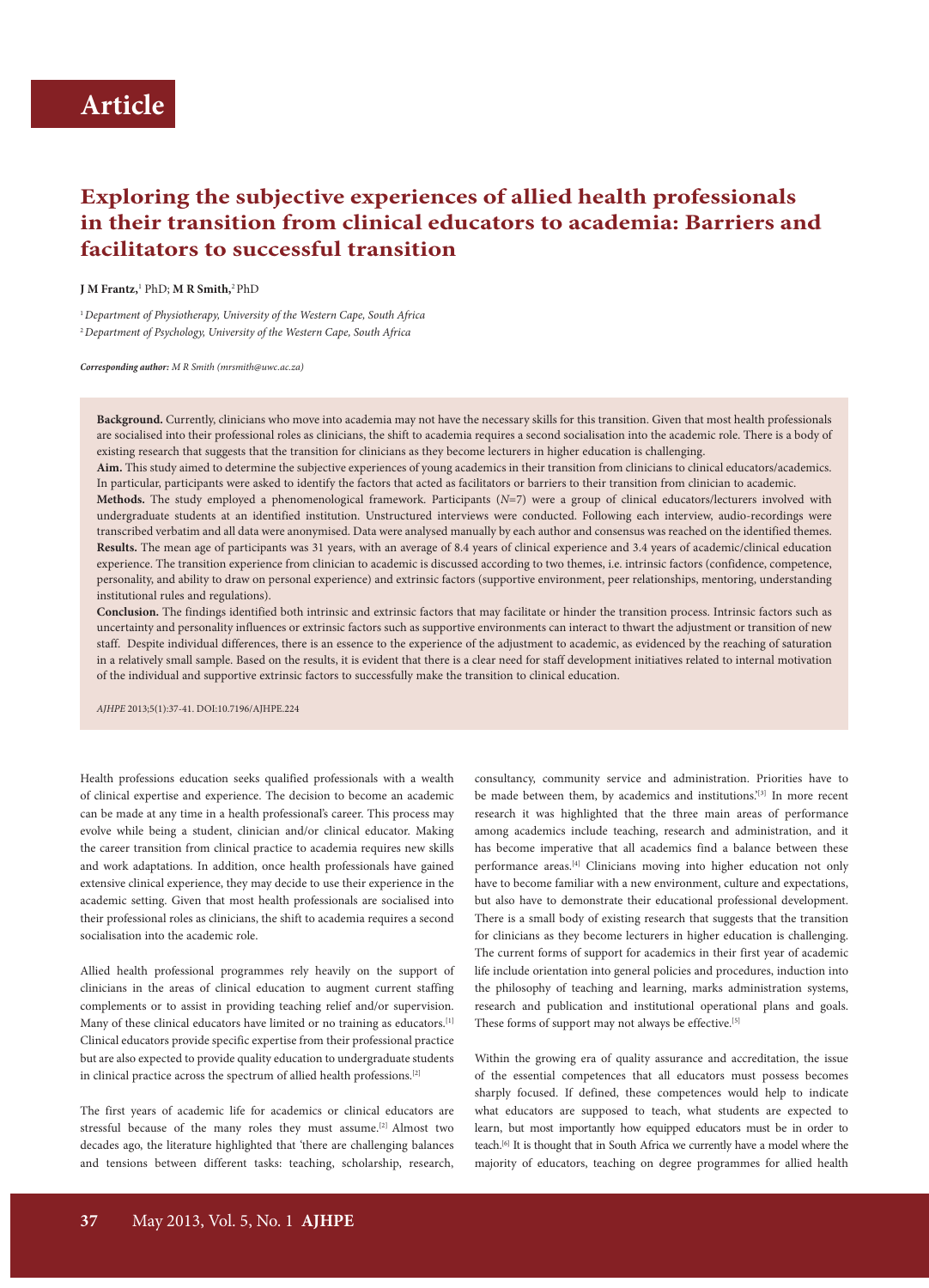## **Article**

professionals, primarily have a clinical background, a small number have an educational background and an even smaller group have both. The optimal performance of educators is contingent on a set of needs including, but not limited to, the resources, infrastructure and institutional support as key factors that influence the success of an educator.<sup>[7]</sup>

To support new academics in understanding the institutional hierarchy, promotion opportunities and academic responsibilities and requirements, it would assist if those in charge understood the experiences of those who are going through it.<sup>[6]</sup> At the institution in the current study, the majority of new academic staff recruited to a faculty of health sciences are experienced practitioners in their field but may have limited experience in education. To facilitate smooth transition, for permanently appointed academics, they are provided with an opportunity to attend the university's induction day and induction teaching and learning workshops. Contract staff, however, are not afforded the same opportunity. There has been informal grumbling among contract staff regarding the lack of information pertaining to expectations and responsibilities of an academic; therefore, this should be a concern. With the high number of contract staff within health sciences faculties, there is a need to understand the concerns of young academics to identify relevant strategies to assist in the transition process. This study aims to determine the subjective experiences of new clinical educators/academics during their transition from a clinical background to academia. The study attempts to identify the factors that acted as facilitators or hindrances to this transition. An understanding of these experiences could inform strategies designed to facilitate optimal adjustment to and functioning in an academic role.

## **Methodology**

## **Research question and setting**

This study enquired about the experiences of clinicians in their transition to academia, with particular emphasis on the factors that assisted or hindered their successful adaptation. The research was conducted at a historically disadvantaged university within a faculty of community and health sciences in which degree programmes are offered that lead to registration with the Health Professions Council of South Africa, e.g. for physiotherapists, occupational therapists, dieticians, nurses, social workers, psychologists and biokineticists. To this end, professionals from these disciplines are employed within departments in the faculty (e.g. psychology). The gender ratio of staff in this faculty is 75% female and 25% male.

#### **Research design**

The study employed a phenomenological framework to describe the meaning of the lived experiences of clinicians in their transition into academia. As per the conventions of phenomenological inquiry, five major procedural concerns were highlighted: (*i*) bracketing preconceived ideas to understand the transition through the voices of the participants (epoche); (*ii*) formulating a prompt question and enquiry that explore the meaning of the transition by asking participants to describe their everyday lived experiences; (*iii*) collecting data from individuals who have made the transition from clinical work into academia; (*iv*) analysing data through the methodology of reduction and a search for all possible meanings; and (*v*) reporting an improved understanding of the essence of the experience, recognising that a single unifying meaning of the experience exists.

### **Participants**

Clinical educators, defined as individuals employed part-time or full-time by the university primarily to provide clinical education of undergraduate students at practice sites and with varying involvement responsibilities as an academic, were purposively identified for inclusion in the study. The inclusion criterion was that they were all relatively new to clinical education (i.e. <4 years). Fifteen eligible academics from the departments represented in the faculty were invited to participate in the study. Their distribution was as follows: physiotherapists (9), occupational therapists (2), psychologists (1), biokineticists (1) and social workers (2). Seven clinical educators in the department of physiotherapy accepted the invitation to participate in the study. Before the interview, the eligibility of each participant was verified by completing a 'prior experience' questionnaire in which they had to report their prior experience and career history to ensure their suitability for the study.

#### **Ethical considerations**

Permission to conduct this study was obtained from the relevant university ethics committees (16 July 2012). Participants were assured that participation was voluntary and that they had the right to withdraw at any stage of the study without any negative effect. They were also informed of the measures taken to ensure confidentiality and anonymity, particularly in the reporting and dissemination of findings. Once satisfied that they were informed about what participation would entail, they granted written consent to participate in the study.

#### **Data collection**

Unstructured interviews were conducted with a prompt question about participants' subjective experiences of the transition from clinicians to academics. The prompt question was developed in three phases: first, relevant literature was reviewed to extrapolate possible questions that could address the aims of the study. Second, the possible questions were distilled into a general interview schedule for a semi-structured interview to identify domains of interest. This schedule was piloted with three lecturers who were excluded from the main study. Third, the domains and the feedback from the piloting were used to formulate a prompt question that accurately reflected the aims of the study. The prompt question was: 'Please share your experiences in transitioning from clinicians to academics. Particularly reflect on the factors that assisted or hindered your adjustment/ transition.'

#### **Procedure**

The data collection commenced after consent by participants. The interviews were conducted by one of the authors who is a senior clinical psychologist trained in phenomenological inquiry and lasted between one hour and 90 minutes. This researcher was somewhat familiar with three of the participants, based on limited interaction with them outside of the study, e.g. attending general faculty meetings. Interviews were conducted off-site from the university at a neutral location where participants could engage more comfortably. Interviews were audio-taped with participants' permission.

#### **Analysis**

Following each interview, audio-recordings were transcribed verbatim by an independent transcriber. The transcripts were anonymised as the other researcher/author was more familiar with the participants as either a previous lecturer or colleague. At the time of conducting the research this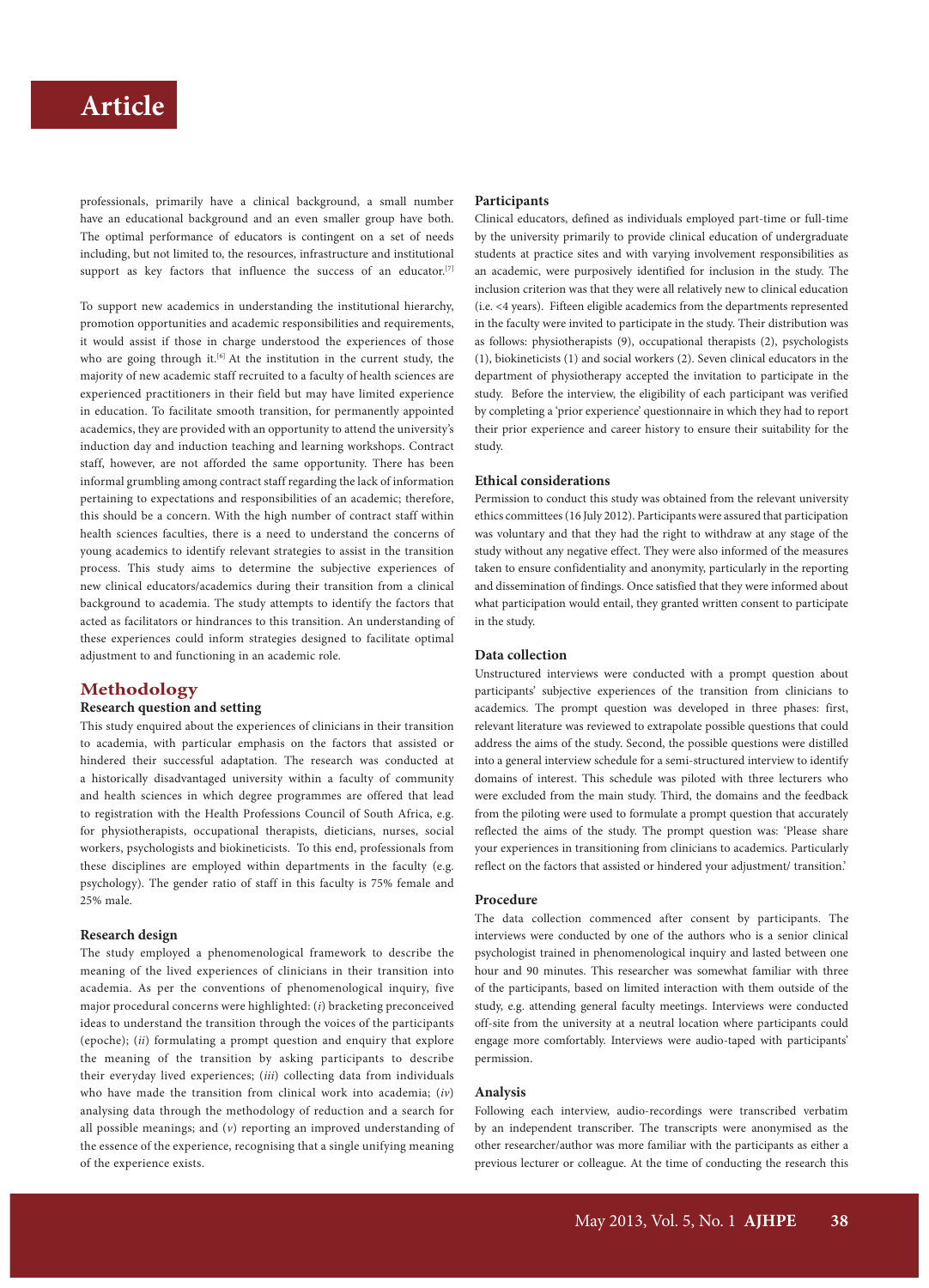## **Article Article**

researcher was deployed elsewhere in the faculty*.* The data were analysed by both researchers/authors using thematic analysis in the following steps: (*i*) transcribed interviews were read and compared with audiotaped recordings and field notes to verify accuracy; (*ii*) transcripts were read by each author and consensus was reached on the identified themes. Emerging themes were coded and then classified into categories; (*iii*) after the themes and categories had been developed, a further trustworthiness check was done by searching the transcripts for content that could disprove the primary findings. Member checking of the primary findings was done with all participants.<sup>[8]</sup> Despite the small number of interviews saturation was reached.

## **Results and discussion**

The sample included two male (M) and five female (F) academics/clinical educators. The ages of the participants ranged from 22 to 41 years, with a mean of 31 years. The average work experience among participants was 8.4 and 3.4 years for clinical experience and clinical education/academia, respectively. Three participants were employed fulltime (P) and four were contract workers (C). All participants had completed a basic 4-year professional degree. The experience of making the transition from clinician to academic is discussed according to two main themes, i.e. intrinsic and extrinsic factors (Table 1). Intrinsic and extrinsic motivational factors should be considered when attempting to predict success.<sup>[9]</sup>

| Table 1. Themes and categories |            |
|--------------------------------|------------|
| <b>Themes</b>                  | Categories |

| Intrinsic factors        | Confidence                             |
|--------------------------|----------------------------------------|
|                          | Competence                             |
|                          | Personality                            |
|                          | Ability to draw on personal experience |
| <b>Extrinsic factors</b> | Supportive environment                 |
|                          | Peer relationships                     |
|                          | Mentoring                              |
|                          | Departmental culture                   |
|                          | Institutional rules and regulations    |
|                          |                                        |

## **Intrinsic factors**

#### **Confidence and competence**

Participants reported that the initial part of the journey from clinician to academic was challenging and placed strain on their ability to cope.

'… I think in the beginning it was very overwhelming and very intense …' 'It's challenging and it's difficult because I'm just starting out but I like it.'

In response to the demands placed on them, they often experience feeling as though they were not adequately prepared for academia. This often manifested as lacking in confidence and feeling incompetent, as illustrated by the quotes below:

'… it was hard … I didn't always feel competent …'

'… I felt that I wasn't up to it yet; I felt that there is so much that I should learn and look at my professors where they are and what they are doing,

the way they think, way they engage, all of that and I felt to a certain extent that there was so much that I had to do. It made me feel anxious …'

The feeling of lacking confidence and competence is an intrinsic factor that potentially impacts adversely on adjustment. It particularly influences whether and how support is accessed. This finding is consistent with those in other studies<sup>[9]</sup> that highlighted that such feelings could cause the individual to adopt an attitude of defensive pessimism to manage their anxiety if not addressed early. In addition, factors that generate anxiety and stress in turn interfere with performance.[10]

Among these participants there were varied ways of dealing with their lack of confidence. This variation was attributed to personality differences, as reflected in the category of personality below.

#### **Personality**

How participants experienced and dealt with these emotions was closely linked to their personality and their personal experience.

'I've always wanted to be good at what I do and so I think I'm very driven to understand what I'm doing and to be better at it.'

Some participants highlighted that owing to their strong personality, they were able to take control of situations and position themselves as the person of authority.

'... so I made it quite clear in the beginning this is my module I'm teaching it, my rules apply combined with the university rules so don't run behind my back …'

Other participants felt less confident to take charge when they did not know the process. They also indicated that it becomes more difficult to maintain your position of authority if students perceive you to be struggling or not to be qualified.

'… I feel like as an academic you want to try and do your best, try and come across as confident and competent to the students and if you have to repeatedly correct yourself in front of the students then you lose a lot of credibility which is difficult.'

#### **Ability to draw on personal experience**

Participants identified their ability to draw on their experiences as students, clinicians and professional and personal life as an important means of coping with the adjustment to academic life and managing the demands of teaching and learning, as illustrated by the quotes below:

'My experience definitely influenced the way I started to teach students and it was based on my past experience and for me it was difficult to incorporate … the new things we are trying to do …'

'I think over the years of being a physiotherapist I developed a rapport with people and [this helped me] to speak with people and deal with different personalities.'

Similarly, participants also highlighted that having studied at the institution as an undergraduate or postgraduate student positively contributed to the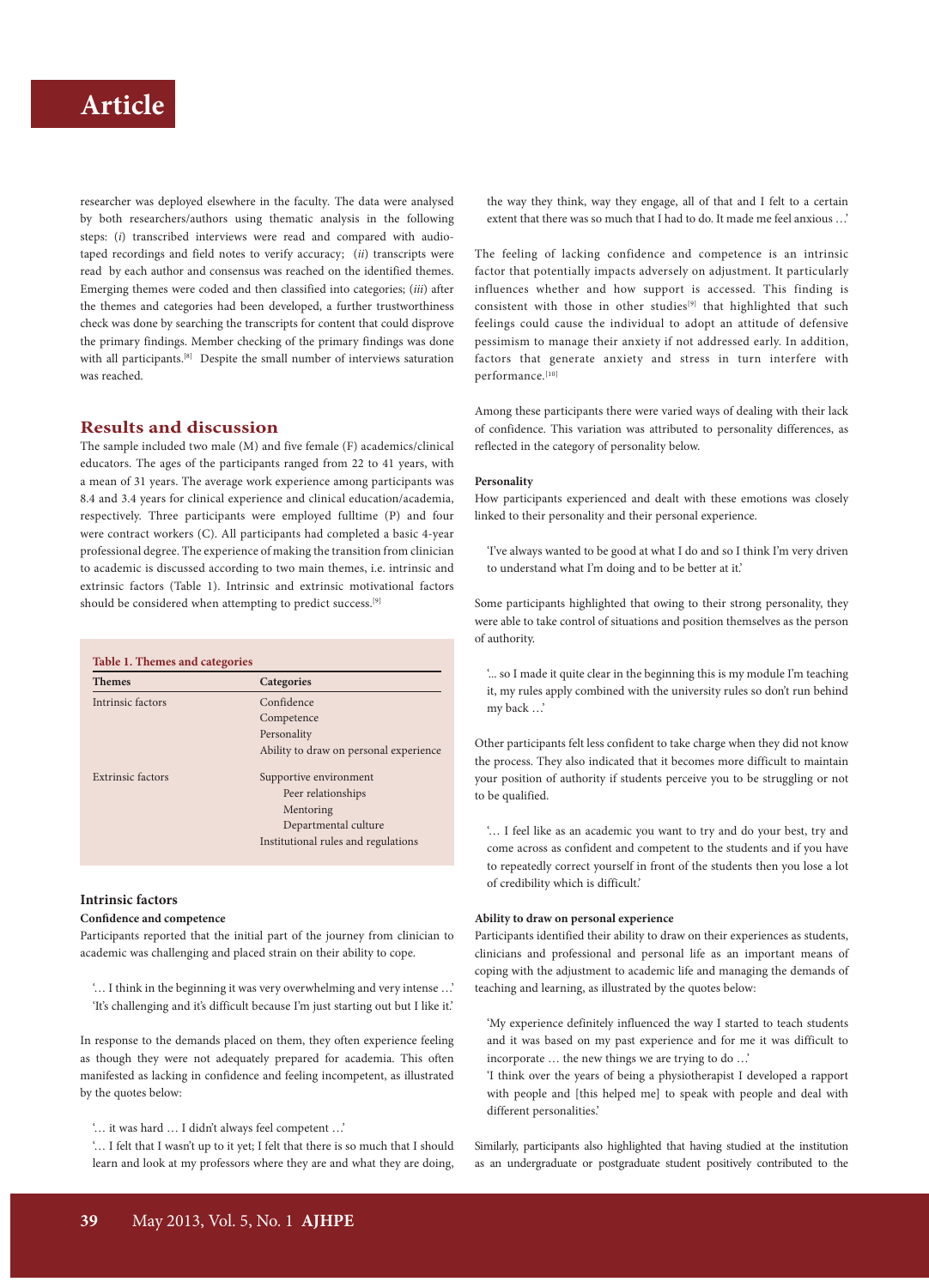## **Article**

transition from clinician to academic as they could draw on their understanding of the institution. The ability to draw upon experiences speaks to the capacity for reflexivity and increased self-awareness, which can be very functional.

#### **Extrinsic factors**

## **Supportive environment**

Participants felt that a supportive environment played a major role in their transition from clinician to academic. The supportive environment included peer relationships (colleagues at the same academic level), mentoring relationships (more senior academics as mentors and role models), and departmental culture (e.g. organisational thinking, work allocation and infrastructure).

**Peer relationships.** On entering academia, we rely on informal networks of mentoring among colleagues (peers) to continue the educational process.<sup>[10]</sup>

'Support from the staff and colleagues … just asking if you need help and you not sure how to do this … there is always someone who will answer your question and guide you …'

This quote also illustrates the importance of the willingness of the new clinical educator/academic to make use of support. This demonstrates how willingness to make yourself vulnerable and use support or seek advice as an intrinsic factor also assists in identifying and appreciating the available support as an extrinsic factor.

**Mentoring.** High-quality professional environments (well-known colleagues) often assist younger academics<sup>[11]</sup> and act as role models.

'… they [senior colleagues] were quite easily approachable and willing to teach us …'

**Departmental structure**. The quality of facilities and equipment along with a tapered teaching load ... often assist younger academics.<sup>[11]</sup> Participants identified the supportive structure of the department in which they were deployed as an integral part of their successful transition.

'… I think an important aspect was the supportive structure …'

'… I'm very fortunate to be in a department like I am in, it's incredibly supportive and the thing that I think really changed my perception is that from day one there was this idea of … what is your plan, what is your goal not in so many words what's your five year plan now that you are an academic ...'

#### **Institutional rules**

Participants identified comprehension of institutional rule as an important factor in their transition. Knowledge of institutional rules was perceived to be a facilitator of successful adjustment and a predictor of survival and promotion. As such, some participants expressed a keen interest in learning institutional operations.

'Yes, I want to understand how the institution works because if I'm going to progress in the institution I need to understand how that works.'

This interest or eagerness to learn contributes positively to an intrinsic motivation to succeed; however, accessing these rules and regulations was perceived as a challenge.

'I think it's got a lot to do with the actual rules of the university and I don't know if there were things I was supposed to do to try and prepare myself in some way, but if there was I didn't know where to find them.'

Participants questioned how and when new academics are introduced to the rules of the institution formally rather than through the informal sources of support identified above. Therefore, not knowing the rules explicitly becomes a barrier to the adjustment of a new academic.

### **Conclusion and recommendations**

The process of the transition from clinician to academic may be influenced by a number of factors. The findings of this study identified both intrinsic and extrinsic factors that may facilitate or hinder the transition process. Intrinsic factors, such as uncertainty and personality influences, or extrinsic factors, such as supportive environments, can interact to thwart the adjustment or transition of new staff. Despite individual differences, there is an essence to the experience of the adjustment to academic as evidenced by the reaching of saturation in a relatively small sample. Given the potentially negative impact of the feelings of fear and failure reported by participants, it becomes imperative to have interventions. The need for staff development initiatives related to internal motivation of the individual and extrinsic factors that support the individual is imperative for young academics to succeed. Higher education institutions are urged to adopt a more systematic and multi-tiered planning for the development of new staff. In particular, a far more thorough preparation for the changing role in teaching to ameliorate the pressure of entry into academia noted for new academics and to prepare them for their teaching role is necessary.[3] Future studies should consider obtaining the subjective experiences of newly appointed clinicians to determine if these findings hold across other disciplines in the health professions. Future studies can also include reflective methodologies such as journals, as well as participator action research methods where the research is imbedded in the transition and induction of new staff.

### **Recommendations for staff induction and support**

Inductions for new staff could articulate the differential role functions for health professionals' transition into academic roles. This could include reflections on the experience of others and will provide a sense of normalisation and dispel the myth that incumbents should know what to do because they are qualified professionals. Orientation of new staff could be expanded to include process groups over the probationary period that can be both diagnostic and supportive. Institutional rules should be made explicit to new staff and attention paid to how these rules translate at departmental and individual level. Extrinsic factors such as departmental culture, work load planning and management, mentoring and supportive peer relationships should be intentionally fostered. The potential impact of intrinsic factors in this process can be delineated using a number of formats in psycho-educative processes.

#### **Reflection and limitations of the study**

The major limitation of the study was the sample size (*N*=7). However, it was still proportional to the number of new clinical educators in the designated faculty. The sample only included staff from one discipline. This limitation is understood in terms of its potential exclusion of other experiences, but does not detract majorly from the article since the sample still reflected the largest group of eligible participants. Given the stated aim of extracting the subjective experiences of clinical educators, the over-representation of one discipline was acceptable and generalisations were made accordingly.